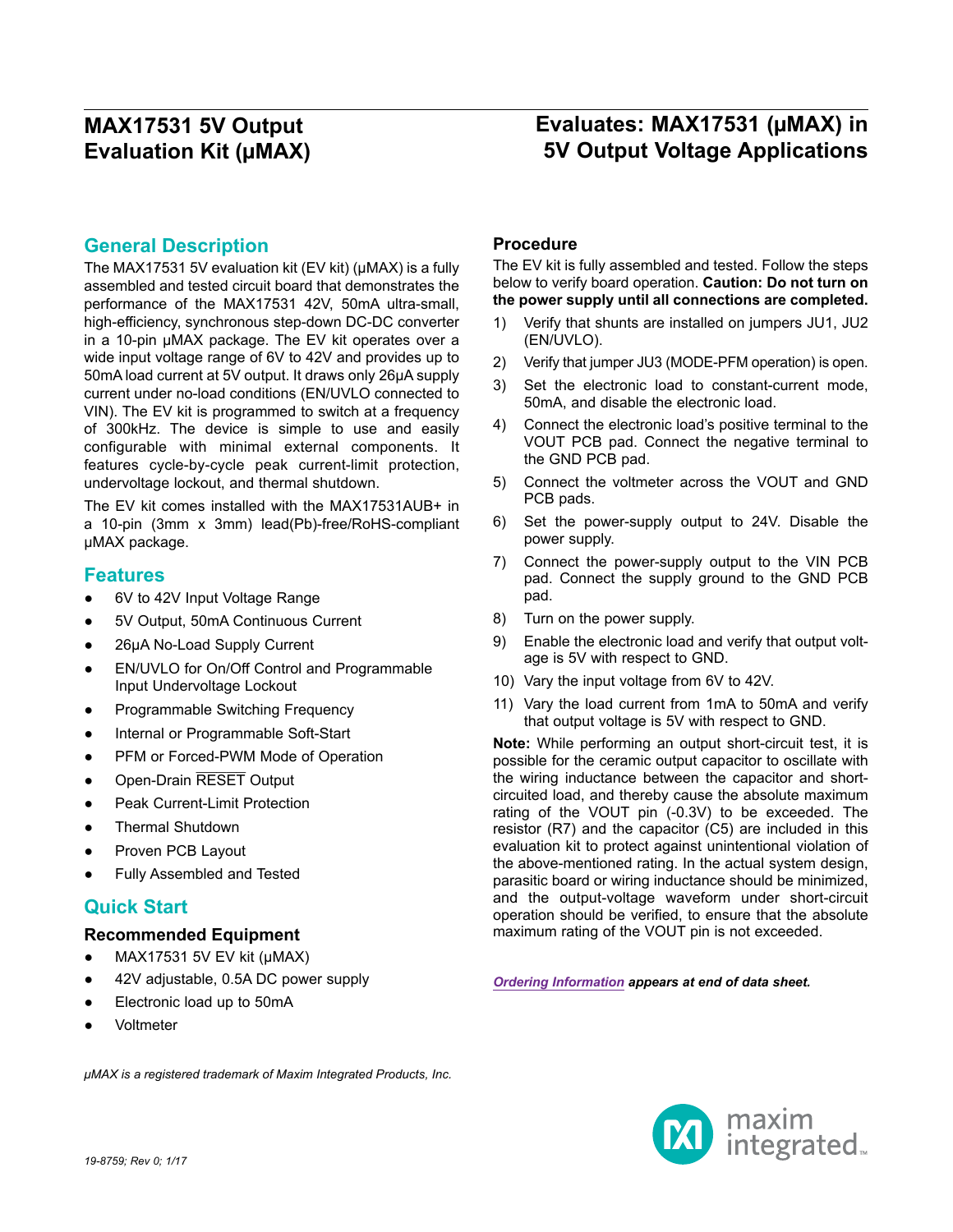## Evaluates: MAX17531 (µMAX) in 5V Output Voltage Applications

### **Detailed Description**

The MAX17531 5V EV kit (µMAX) is a fully assembled and tested circuit board that demonstrates the performance of the MAX17531 42V, 50mA ultra-small, high-efficiency, synchronous step-down DC-DC converter in a 10-pin µMAX package. The EV kit operates over a wide input voltage range of 6V to 42V and provides up to 50mA load current at 5V output. It draws only 26µA supply current under no-load conditions (EN/UVLO connected to VIN). The EV kit is programmed to switch at a frequency of 300kHz. The device is simple to use and easily configurable with minimal external components. It features cycle-by-cycle peak current-limit protection, undervoltage lockout, and thermal shutdown.

The EV kit includes an EN/UVLO PCB pad and jumpers JU1 and JU2 to enable control of the converter output. The MODE PCB pad and jumper JU3 are provided for selecting the mode of operation of the converter. A RESET PCB pad is available for monitoring the RESET output. The RT/SYNC PCB pad can be used to synchronize the EV kit switching frequency to an external clock frequency.

### **Enable Control (JU1, JU2)**

The EN/UVLO pin on the EV kit serves as an on/off control while also allowing the user to program the input undervoltage-lockout (UVLO) threshold. Jumpers JU1 and JU2 configure the EV kit's output for turn-on/turn-off control. See [Table 1](#page-1-0) for proper JU1, JU2 jumper configurations.

Additionally, resistors R1 and R2 are included to set the UVLO to a desired turn-on voltage. Refer to the *Setting the Input Undervoltage-Lockout Level* section in the MAX17531 IC data sheet for additional information on setting the UVLO threshold voltage.

### **RESET Output**

The EV kit provides a PCB pad to monitor the status of the RESET output. RESET goes high when the output voltage rises above 95% (typ) of its nominal regulated output voltage. RESET goes low when output voltage falls below 92% (typ) of its nominal regulated voltage.

### **PFM or Forced-PWM Mode (MODE)**

The EV kit includes a jumper (JU3) to select the mode of operation of the converter. Install a shunt across JU3 before powering up the EV kit to enable the forced-PWM operation. Keep JU3 open to enable the light-load PFM operation. See [Table 2](#page-1-1) for proper JU3 settings.

#### **Soft-Start**

The EV kit offers a fixed 5ms soft-start time. Connect capacitor C4 to adjust the soft-start time  $(t_{\rm SS})$ . The minimum soft-start time is related to the output capacitance  $(C_{\text{OUT}})$  and the output voltage( $V_{\text{OUT}}$ ) by the following equation.

$$
t_{SS} > 0.05 \times C_{OUT} \times V_{OUT}
$$

where t<sub>SS</sub> is in milliseconds and C<sub>OUT</sub> is in  $\mu$ F.

Use the following equation to determine the soft-start capacitance value  $(C_{SS})$ :

#### $C<sub>SS</sub> = 6.25$  x tss

where  $t_{SS}$  is in milliseconds and  $C_{SS}$  is in nanofarads.

### **External Synchronization (RT/SYNC)**

The EV kit provides a PCB pad to synchronize the EV kit switching frequency to an external clock frequency. Refer to the *External Synchronization* section in the MAX17531 IC data sheet for additional information on configuring the external clock.

#### **SHUNT POSITION EN/UVLO PIN VOUT OUTPUT JU1 JU2** 1-2 Open Next Connected to VIN Connected to VIN Connected to VIN Connected to VIN Open 1-2 Connected to GND Disabled 1-2<sup>\*</sup> | 1-2 | Connected to midpoint of R1, R2 resistor-divider F Enabled at VIN ≥ 6V

<span id="page-1-0"></span>**Table 1. Enable Control (EN/UVLO) (JU1, JU2)**

\**Default position.*

### <span id="page-1-1"></span>**Table 2. MODE Control (JU3)**

| <b>SHUNT POSITION</b> | <b>MODE PIN</b>  | <b>MODE OF OPERATION</b> |  |
|-----------------------|------------------|--------------------------|--|
| 1-2                   | Connected to GND | Forced PWM               |  |
| ⊃pen*                 | Unconnected      | <b>PFM</b>               |  |

\**Default position.*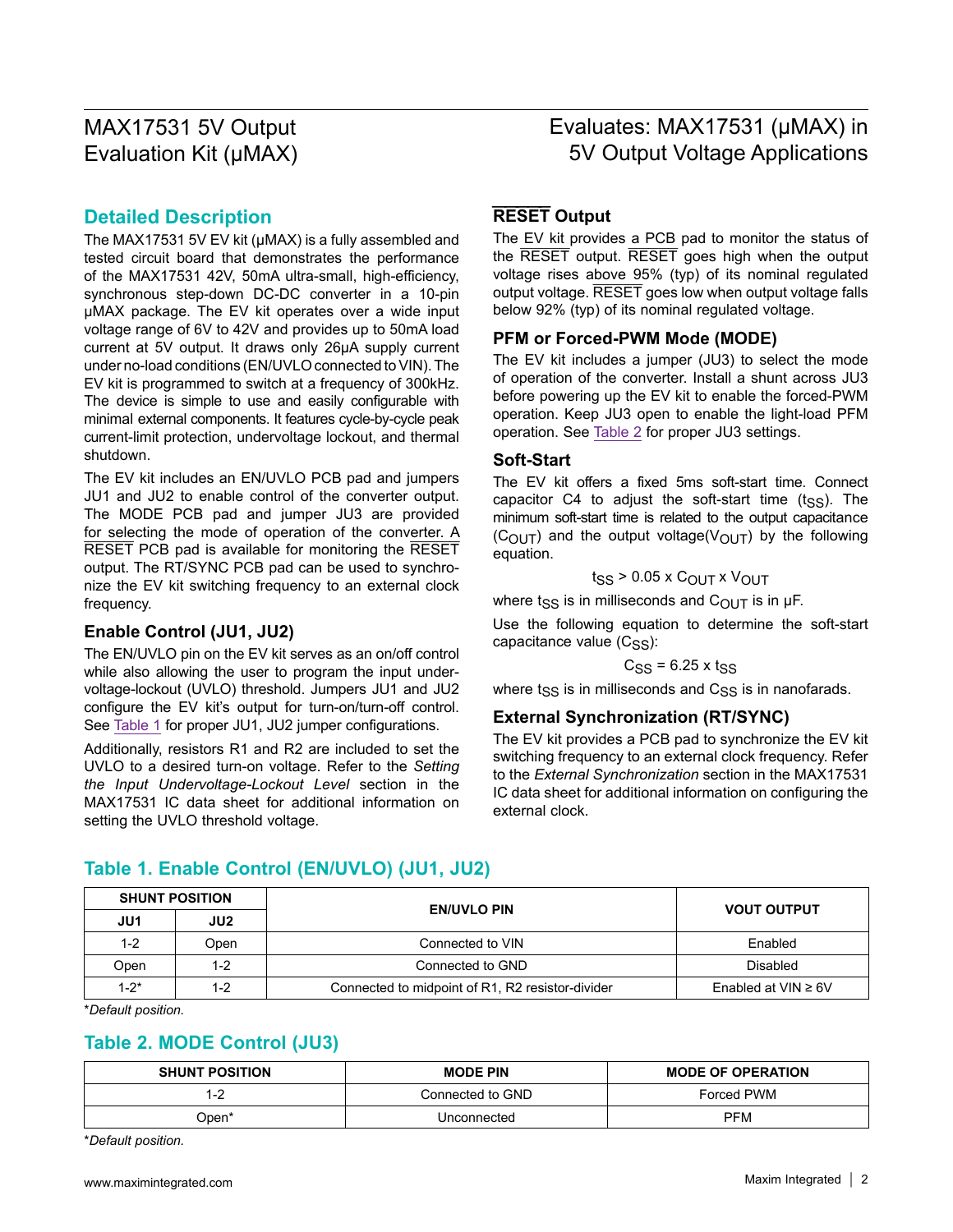# Evaluates: MAX17531 (µMAX) in 5V Output Voltage Applications

## **MAX17531 5V EV Kit (µMAX) Performance Report**

















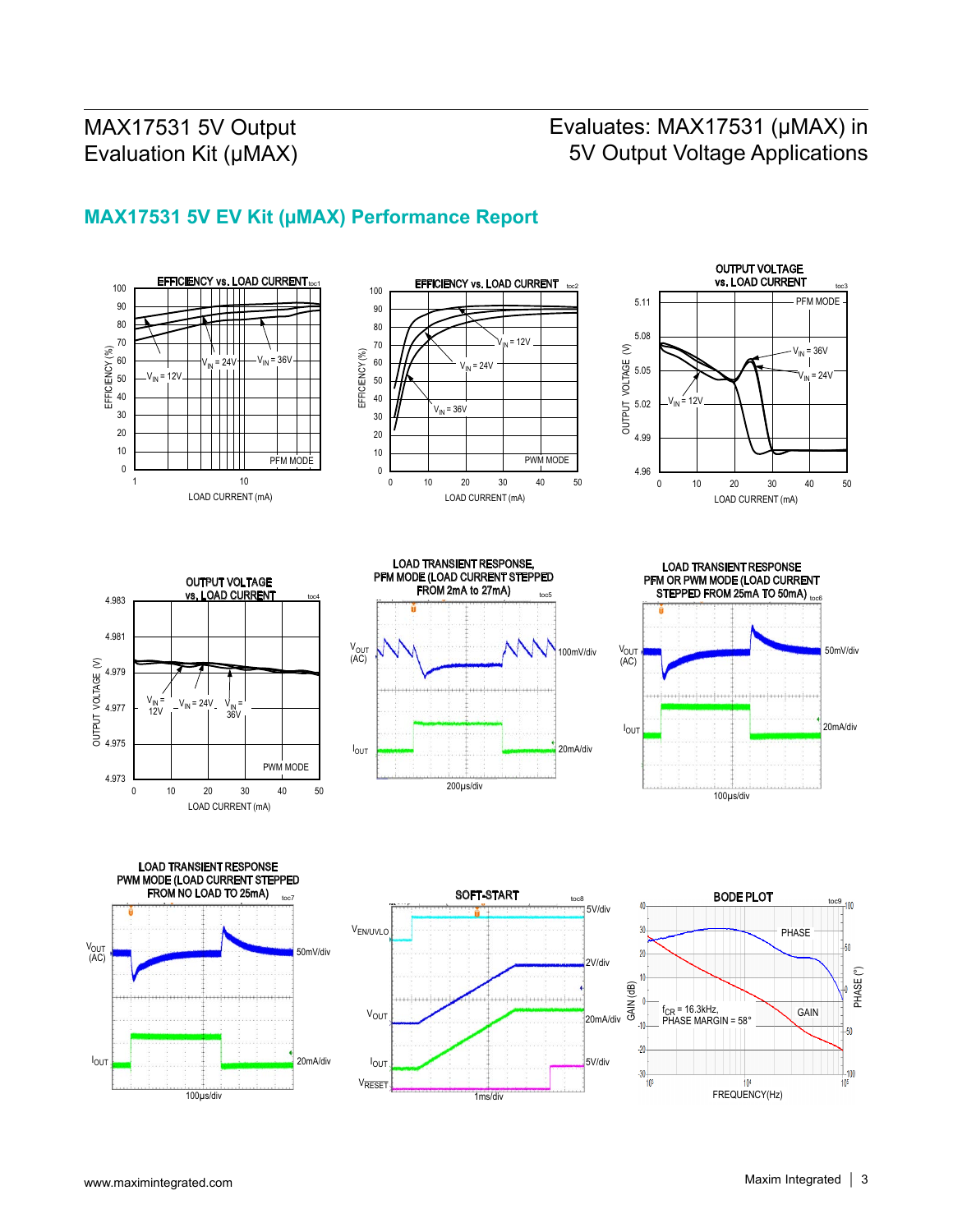## Evaluates: MAX17531 (µMAX) in 5V Output Voltage Applications

## **MAX17531 5V EV Kit (µMAX) Component Suppliers**

| <b>SUPPLIER</b> | <b>WEBSITE</b>    |
|-----------------|-------------------|
| Coilcraft, Inc. | www.coilcraft.com |
| Murata Americas | www.murata.com    |
| Panasonic Corp. | www.panasonic.com |

*Note: Indicate that you are using the MAX17531AUB when contacting these component suppliers.*

## **MAX17531 5V EV Kit (µMAX) Bill of Materials**

| Serial No.    | <b>Description</b>                                        | Quantity | Designator          | <b>Part Number</b>     |
|---------------|-----------------------------------------------------------|----------|---------------------|------------------------|
|               | 22µF, 50V electrolytic capacitor (6.3mm x 6.3mm)          |          | C1                  | PANASONIC EEEFK1H220P  |
| $\mathcal{P}$ | 1µF ±10%, 50V X7R ceramic capacitor (0805)                |          | C <sub>2</sub>      | MURATA GRM21BR71H105K  |
| 3             | 10µF ±10%, 6.3V X7R ceramic capacitor (0805)              |          | C3                  | Murata GRM21BR70J106K  |
| 4             | Not installed, OPEN (0402)                                | ი        | C4                  |                        |
| 5             | 0.22µF ±10%, 16V X7R ceramic capacitor (0402)             |          | C <sub>5</sub>      | Murata GRM155R71C224K  |
| 6             | 47pF ±5% 50V COG ceramic capacitor (0402)                 |          | C <sub>6</sub>      | MURATA GRM1555C1E470J  |
| ⇁             | 2-pin headers                                             | 3        | JU1-JU3             | Sullins: PTC36SAAN     |
| 8             | 330µH, 150mA inductor                                     |          | L1                  | Coilcraft LPS5030-334M |
| 9             | 3.01M ohm ±1%, resistor (0402)                            |          | R <sub>1</sub>      |                        |
| 10            | 787k ohm ±1%, resistor (0402)                             |          | R <sub>2</sub>      |                        |
| 11            | 140k ohm ±1%, resistor (0402)                             |          | R <sub>3</sub>      |                        |
| 12            | 261k ohm ±1%, resistor (0402)                             |          | R4                  |                        |
| 13            | 49.9k ohm ±1%, resistor (0402)                            |          | R <sub>5</sub>      |                        |
| 14            | 100k ohm ±1%, resistor (0402)                             |          | R <sub>6</sub>      |                        |
| 15            | 22.1 ohm ±1%, resistor (0402)                             |          | R7                  |                        |
|               | 42V, 50mA, ultra-small, highefficiency, synchronous step- |          |                     |                        |
| 16            | down DC-DC converter with 22µA noload supply current      |          | U <sub>1</sub>      | MAX17531AUB+           |
|               | (10 µMAX-EP*) Maxim MAX17531AUB+                          |          |                     |                        |
| 17            | <b>Shunt</b>                                              | 3        | See Jumper<br>Table | SULLINS STC02SYAN      |

#### **Jumper Table**

| <b>JUMPER</b> | <b>SHUNT POSITION</b> |  |
|---------------|-----------------------|--|
| JU1           | $1 - 2$               |  |
| JU2           | $1 - 2$               |  |
| JU3           | <b>OPEN</b>           |  |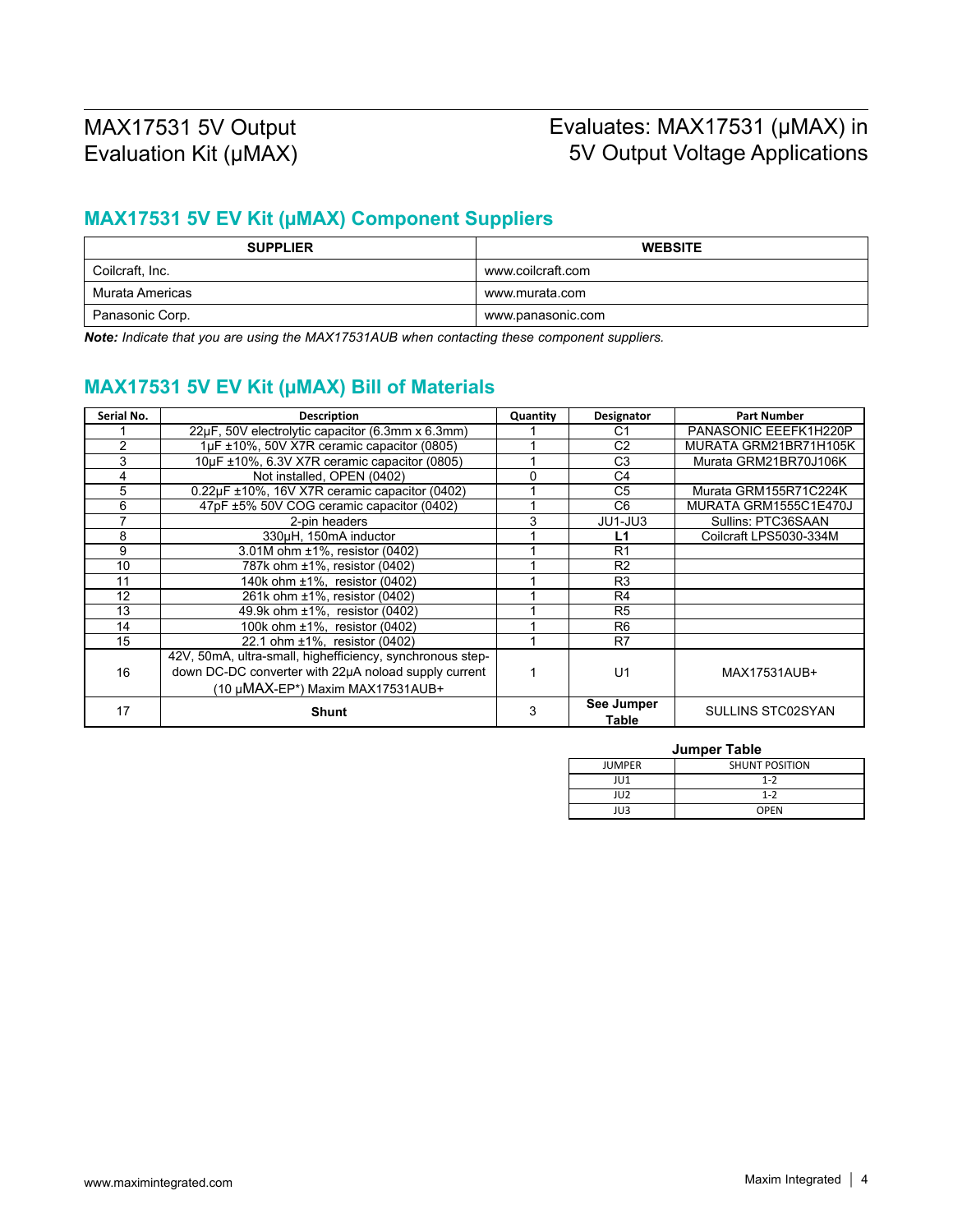# Evaluates: MAX17531 (µMAX) in 5V Output Voltage Applications



## **MAX17531 5V EV Kit (µMAX) PCB Layout Diagrams**





*MAX17531 5V EV Kit (µMAX) PCB Layout—Component Side*



*MAX17531 5V EV Kit (µMAX) PCB Layout—Solder Side*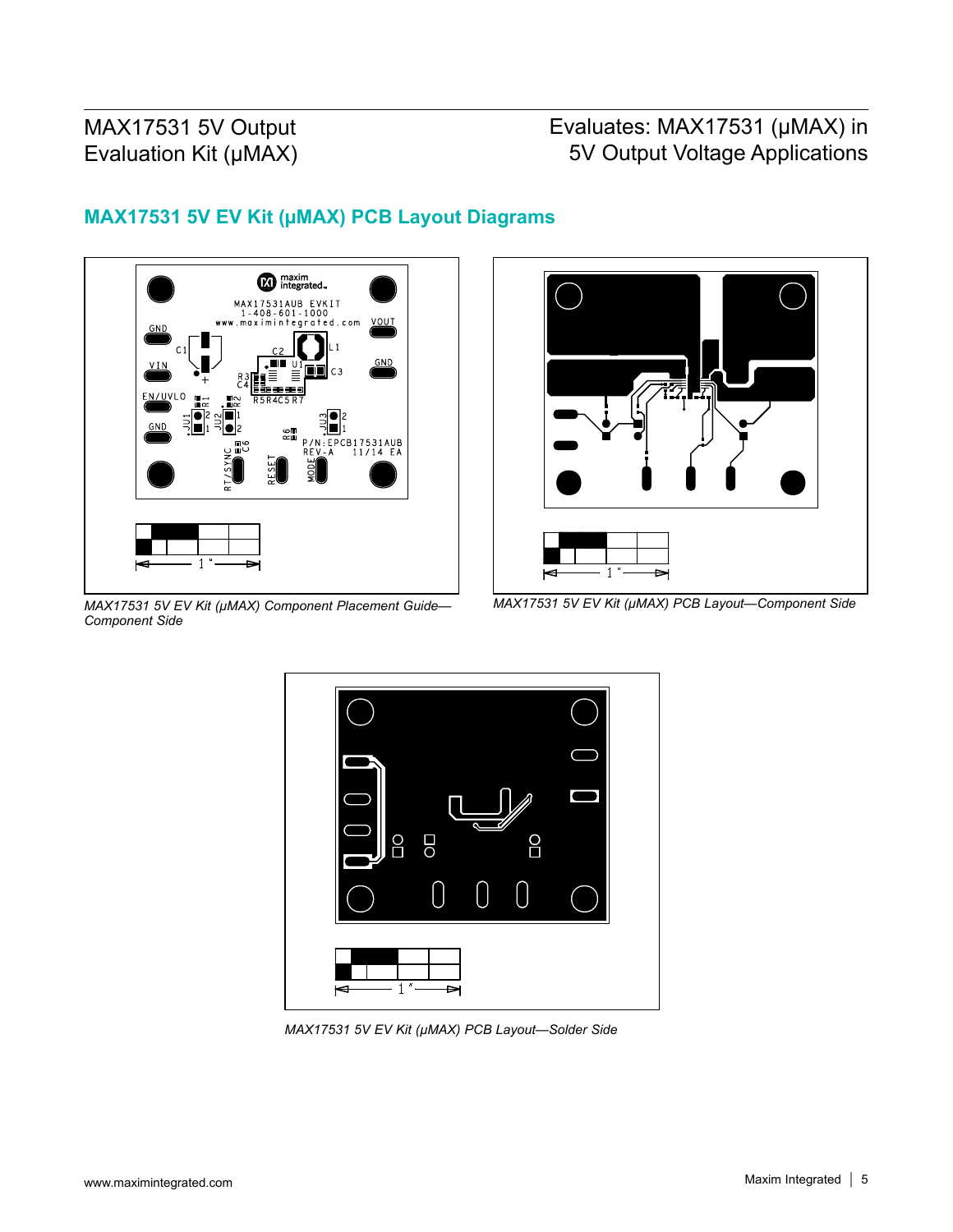# Evaluates: MAX17531 (µMAX) in 5V Output Voltage Applications

## **MAX17531 5V EV Kit (µMAX) Schematic**

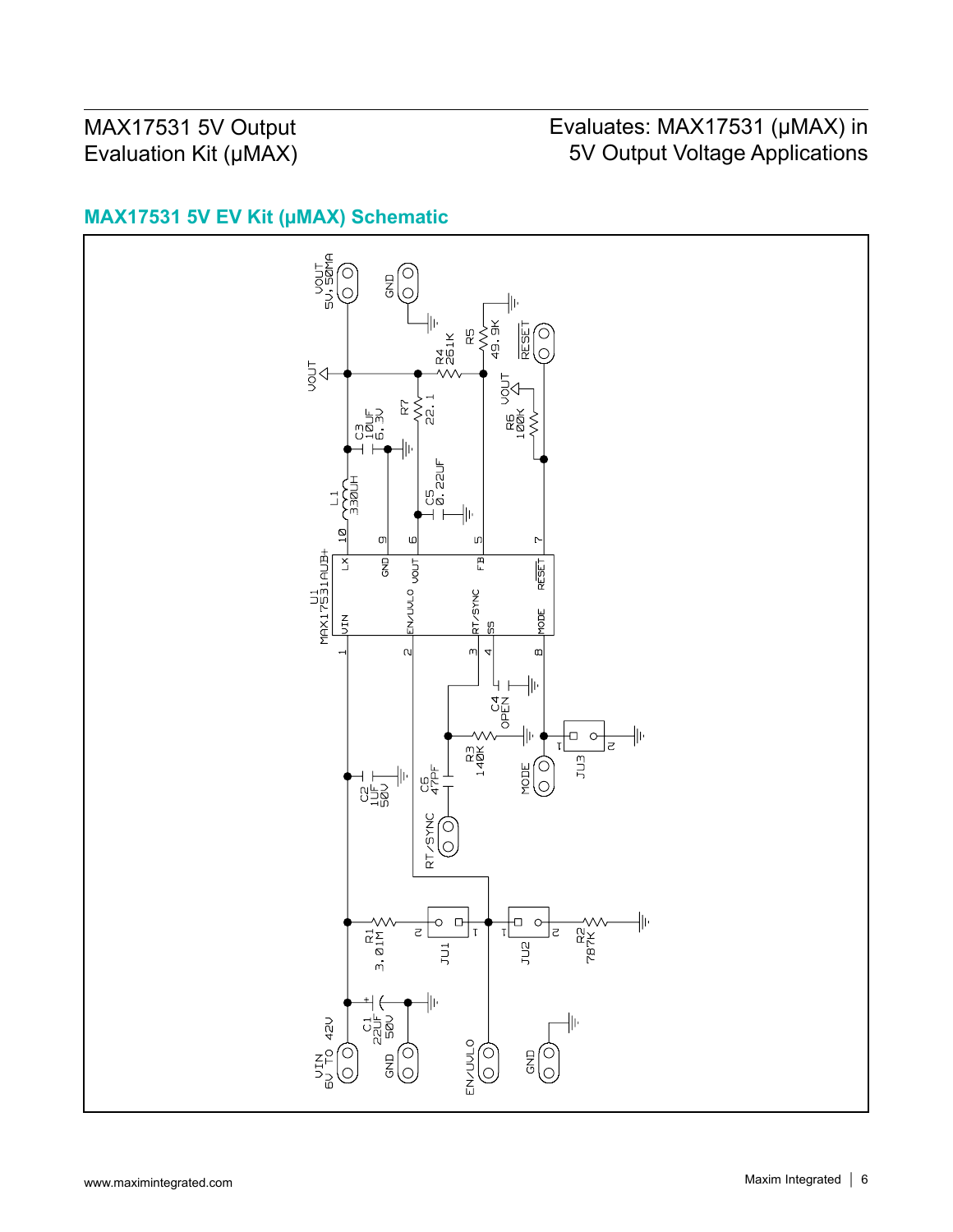# Evaluates: MAX17531 (µMAX) in 5V Output Voltage Applications

## <span id="page-6-0"></span>**Ordering Information**

| <b>PART</b>       | <b>TYPE</b> |
|-------------------|-------------|
| MAX17531AUBEVKIT# | EV Kit      |

#*Denotes RoHS compliant.*